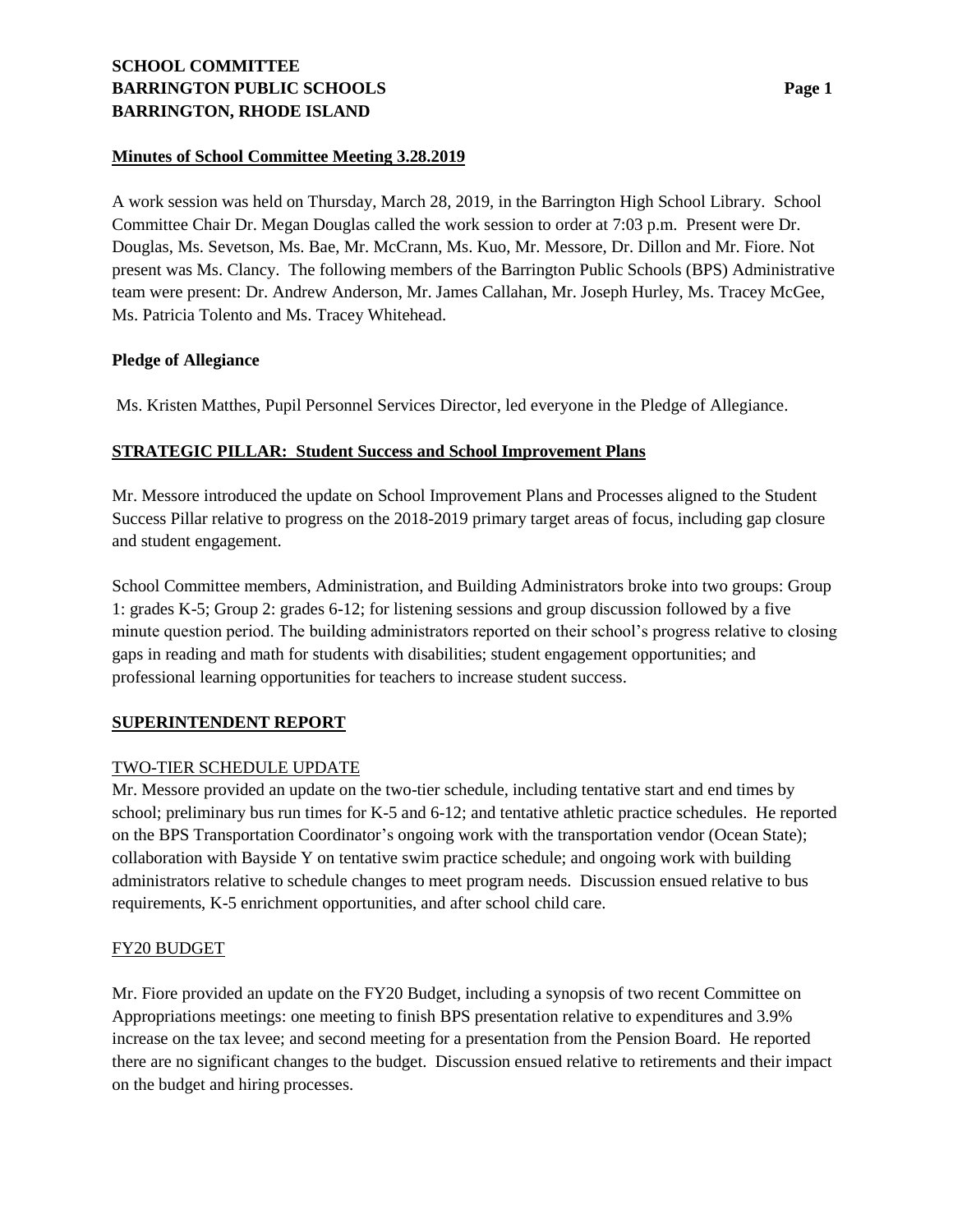#### **Minutes of School Committee Meeting 3.28.2019**

#### TRANSPORTATION UPDATE

Mr. Messore provided an update on transportation, including a meeting with BPS Transportation Coordinator relative to the status on bus drivers and bus monitors. He reported the district has 10 bus drivers and 9 bus monitors, and Administration will continue its search for a bus monitor for the late bus.

#### PERSONNEL- RETIREMENTS

Mr. Messore announced the retirement of Ms. Janet Brock, World Language, Barrington High School, and recognized her service to the district.

Mr. Messore announced the retirement of Mr. Emmett Donegan, Biology Teacher, Barrington High School, and recognized his service to the district.

## HOME SCHOOL APPROVAL

**Ms. Sevetson moved Ms. Bae seconded to approve the home schooling requests. The motion passed 4-0 with Dr. Douglas, Ms. Sevetson, Ms. Bae and Mr. McCrann voting in the affirmative.** 

## **SCHOOL COMMITTEE BUSINESS**

#### FIELD TRIP APPROVAL

Mr. Messore reported the Barrington High School FBLA National Leadership Conference field trip request form was incomplete, and requested the Committee defer the approval until the next School Committee meeting. The consensus was to defer the approval of the field trip request.

# POLICY SECOND READING: Public Comment at School Committee Meetings

Ms. Sevetson read the policy. A discussion ensued relative to minor edits.

**Ms. Sevetson moved and Mr. McCrann seconded to approve the Policy for Public Comment at School Committee Meetings. The motion passed 4-0 with Dr. Douglas, Ms. Sevetson, Ms. Bae and Mr. McCrann voting with the affirmative.**

## APPROVAL OF RESOLUTION IN SUPPORT OF CAREER AND TECHNICAL EDUCATION (CTE) PROGRAMS

Dr. Douglas introduced a Resolution in support of Career and Technical Education (CTE) Programs as it relates to rejecting bill H-5266 that was submitted to the RI House of Representatives.

Ms. Bae read the resolution. A discussion ensued relative to minor edits to the resolution.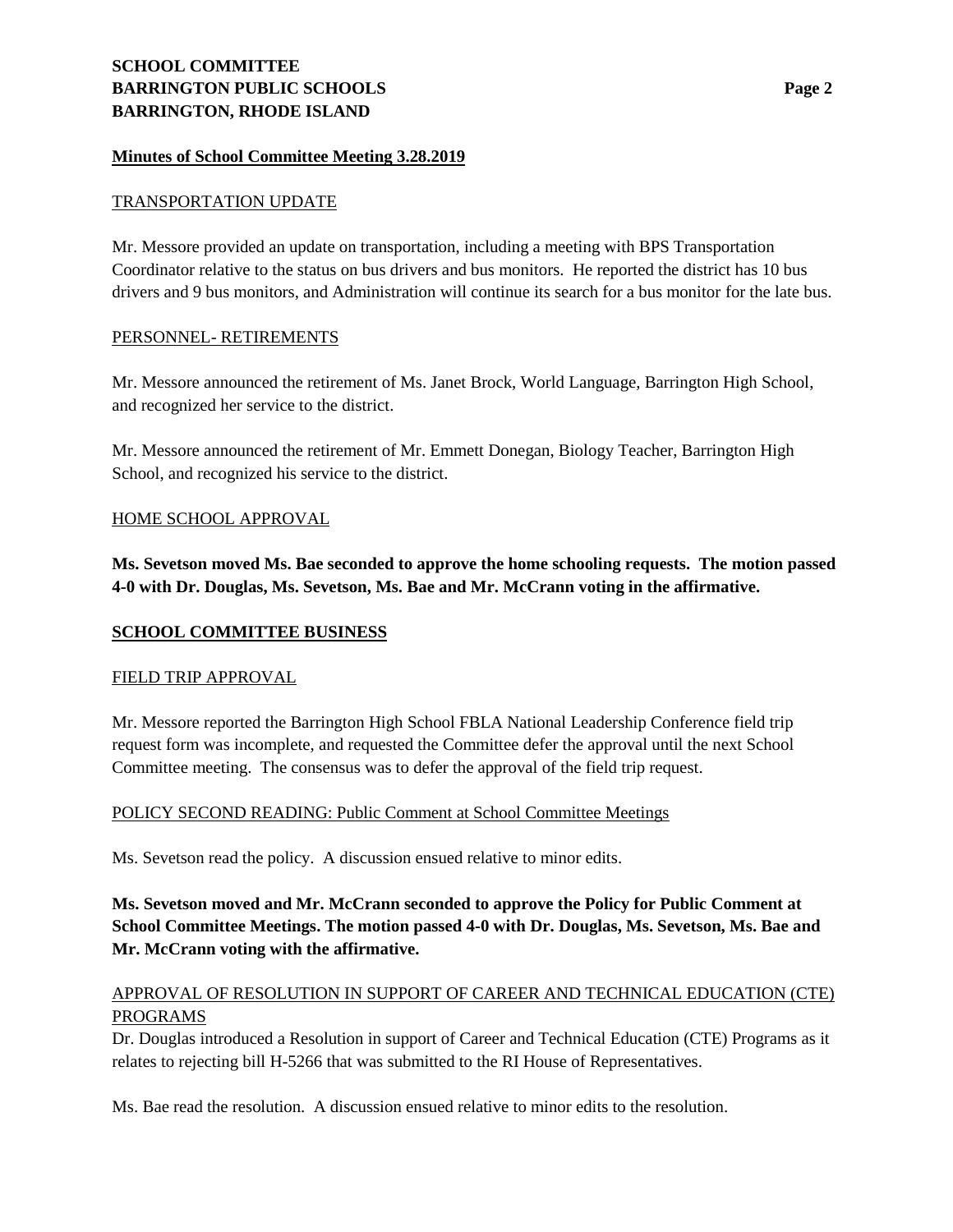# **SCHOOL COMMITTEE BARRINGTON PUBLIC SCHOOLS Page 3 BARRINGTON, RHODE ISLAND**

## **Minutes of School Committee Meeting 3.28.2019**

**Ms. Sevetson moved and Mr. McCrann seconded to approve a Resolution in support of Career and Technical Education (CTE) programs in comprehensive high schools. The motion passed 4-0 with Dr. Douglas, Ms. Sevetson, Ms. Bae and Mr. McCrann voting in the affirmative.** 

Dr. Douglas requested the resolution be distributed to local legislators, including distribution to district legislators and the House Committee on Health, Education and Welfare, the General Assembly, and other School Committees.

# AD HOC ADVISORY ATHLETIC FIELD COMMITTEE MEMBERSHIP

Dr. Douglas provided an update relative to the Ad Hoc Advisory Athletic Fields Committee membership that will include two School Committee members, one to serve as co-chair, Superintendent of Schools, BPS Facilities Director, Coach and student. The Administration sent out a request to the community for interested volunteers who are able to interpret relevant research. They will review the responses to determine the most qualified candidate, and report back to the Committee once the candidate has accepted to serve on the ad hoc committee.

#### CONSENT AGENDA

**Ms. Sevetson moved and Mr. McCrann seconded to approve the Consent Agenda. The motion passed 4-0 with Dr. Douglas, Ms. Sevetson, Ms. Bae and Mr. McCrann voting with the affirmative.**

#### PUBLIC COMMENT

Dr. Lisa Daft of 5 Robbins Drive, asked about the 40-50 minute bus runs. Mr. Messore stated the longer run times are due to the two-tier system.

Ms. Leslie Saylor of 15 Meadowbrook Drive, asked about the 5 minute bus unloading and number of buses and how the Administration will measure the success of start time change. Mr. Messore provided the Administration's rational for bus unloading and measuring of start time success.

Ms. Alison Ashley of 17 Puritan Avenue, expressed concern with newly proposed changed start time relative to K-3 schools. She read a prepared statement.

Ms. Anne Gasbarro of 7 Collins Court, expressed concern with the change to Middle School students bus pick up.

Ms. Gina Pine of 479 New Meadow Road, expressed concern with the earlier start time for K-3 students; and for K-5 students safety relative to the shortage of bus monitors.